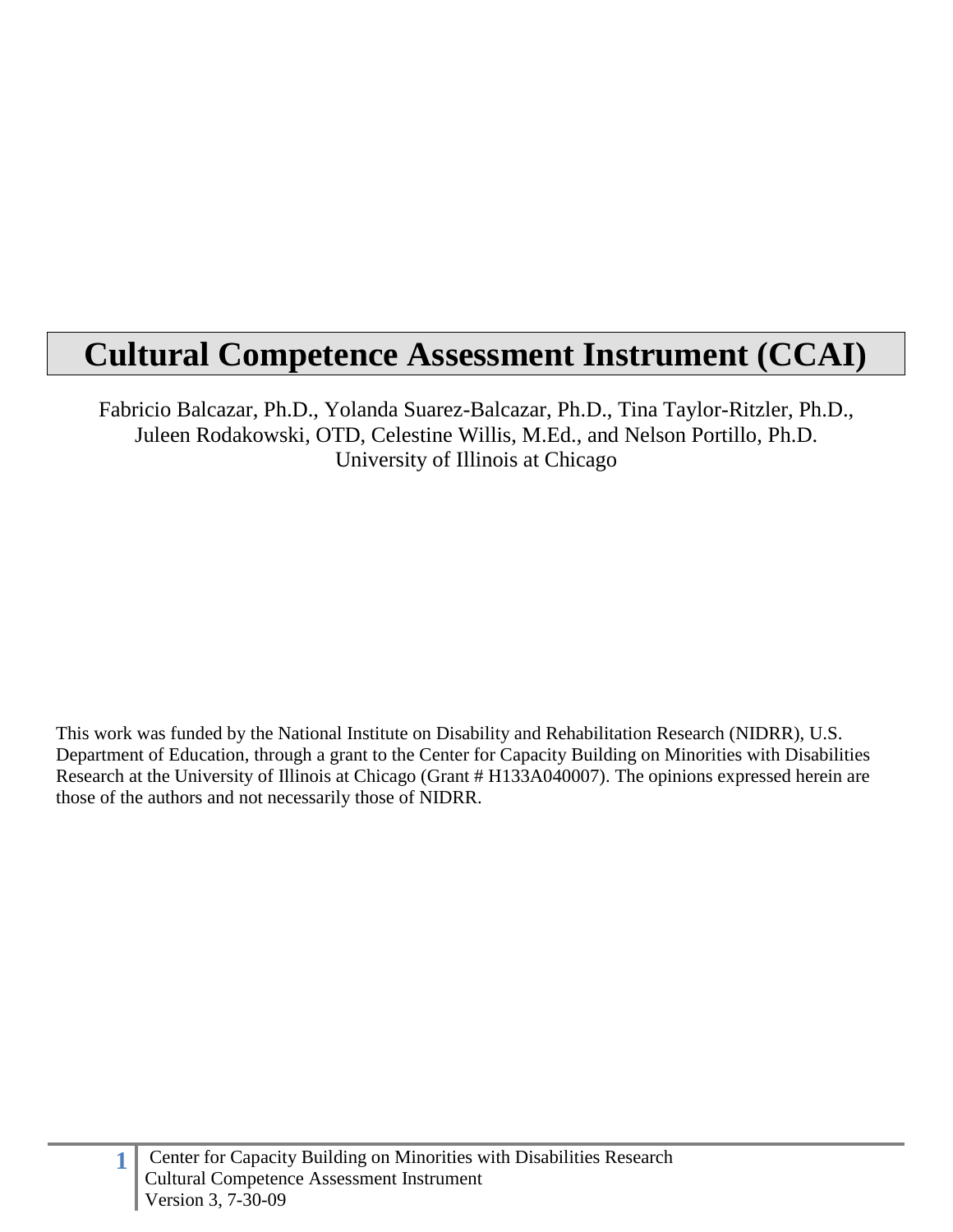# **Cultural Competence Assessment Instrument (CCAI)**

# **PART 1: ABOUT YOU.**

Please circle the numbers or complete the correct response(s) to the following questions.

- **1. Are you:** (1) Female (2) Male
- **2. How old are you?** \_\_\_\_\_\_\_\_ **Years**

#### **3. What is your race/ethnicity? (S***elect ALL applicable***):**

- (1) African American/Black (5) Hispanic/Latino(a)
- (2) Asian (6) White

- (3) Hawaiian/Pacific Islander (7) Other. *Please specify* 
	-
- (4) American Indian/Alaskan Native

## **4. Do you speak any language(s) other than English when providing services?** (1) Yes (2) No

## **5.** If Yes, what are these languages?

## **6. What is the highest level of education you have obtained?**

- (1) Less than high school (5) Bachelor's degree
- (2) High school graduate/ GED (6) Master's degree (MA, MS)
- 
- 
- (3) Some college, no degree (7) Professional Degree (MD, JD, PTD,OTD, PsyD)

(5) Professional (e.g., MD, LCSW, Physical Therapists, Rehab & Mental Health counselors, Ph.D.)

(4) Associate degree (8) Doctorate Degree (Ph.D./ Ed.D)

## **7. What is your current position?**

- (1) Executive Director (e.g., CEO)
- (2) Volunteer
- (3) Administrative (e.g., receptionist) (6) Managerial (e.g., project director, supervisor)
	- $(7)$  Other. *Please specify*.
- (4) Service worker (e.g., job training specialist)
- **8. How many years have you been working in your current position?** \_\_\_\_\_\_\_\_ **Years**

## **9. Which of the following types of training did you receive on cultural competency, if any?**  *Circle ALL the responses that apply.*

- (1) I took a required class that focused SPECIFICALLY on this topic in school
- (1) I took an elective class that focused SPECIFICALLY on this topic in school
- (2) This topic was covered in various classes in school
- (3) I learned about this during my fieldwork experience in school
- (4) I took continuing education (CE) workshops or CE courses on this topic
- (5) I gained knowledge from reading about this topic on my own
- (6) I learned about it through supervision on the job
- (7) I learned about it through interaction with professionals from other disciplines at my workplace
- (8) I have had no formal training on cultural competency
	- **2** Center for Capacity Building on Minorities with Disabilities Research Cultural Competence Assessment Instrument Version 3, 7-30-09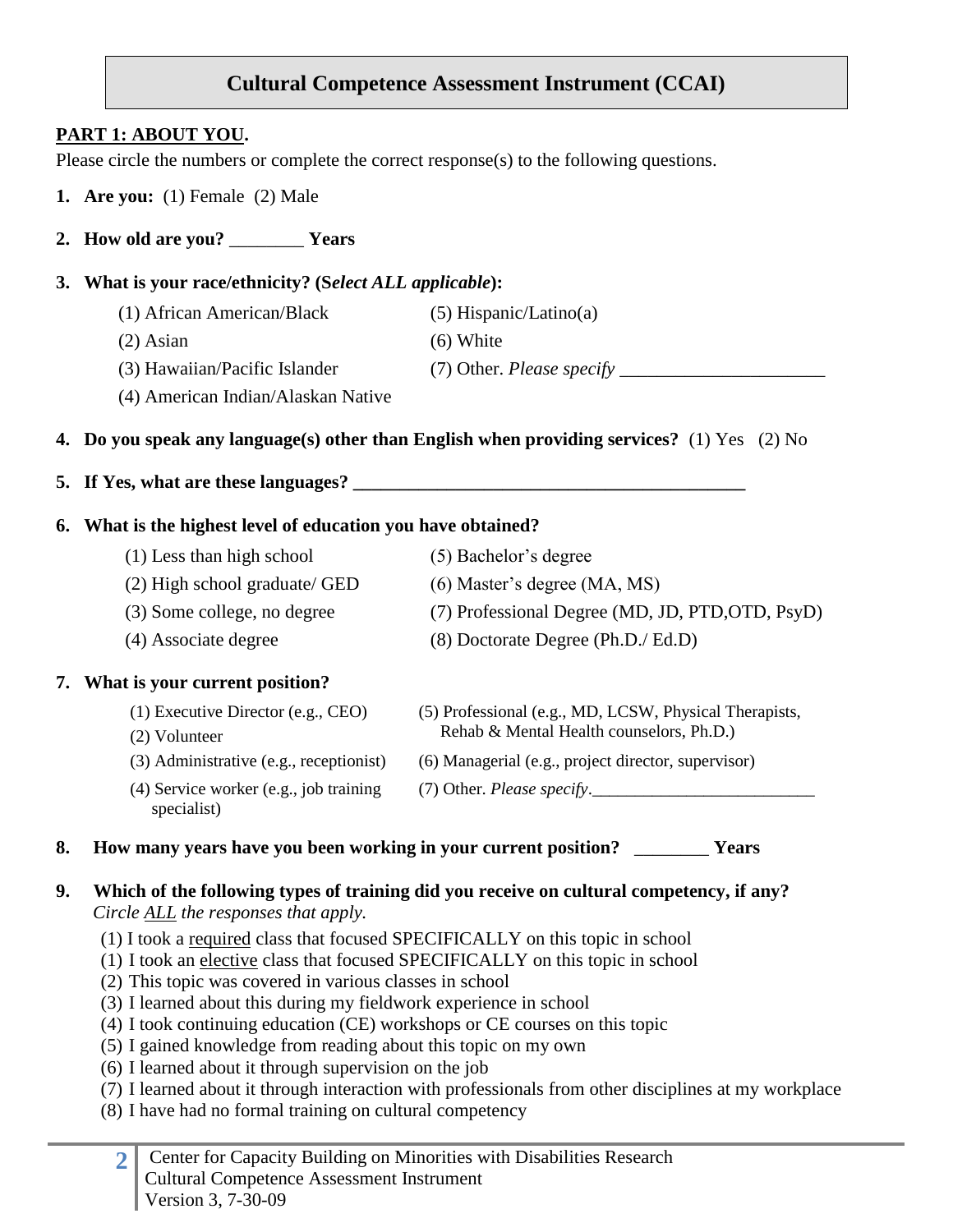# **PART 2: ABOUT YOUR WORK during the PAST YEAR ONLY.**

Please circle the number(s) or complete the correct response(s) to the following questions:

#### **10. Indicate the top 3 populations that you see most often in your work:**

- (1) African American/Black (5) Hispanic/Latino(a)
- (2) Asian (6) White
- 
- (3) Hawaiian/Pacific Islander (7) Other. *Please specify* \_\_\_\_\_\_\_\_\_\_\_\_\_\_\_\_\_\_\_\_\_\_\_\_\_\_
- (4) American Indian/Alaskan Native

#### **11. Rate your level of success in outreaching the following ethnic populations:**

|                                   | <b>Very</b><br><b>Successful</b> |   |   |   |                | <b>Very</b><br>Unsuccessful | N/A                   |
|-----------------------------------|----------------------------------|---|---|---|----------------|-----------------------------|-----------------------|
| <b>African American/Black</b>     | 6                                | 5 | 4 | 3 | $\overline{2}$ |                             | 0                     |
| Asian                             | 6                                | 5 | 4 | 3 | $\overline{2}$ |                             | $\theta$              |
| Hawaiian/Pacific Islander         | 6                                | 5 | 4 | 3 | 2              |                             | $\boldsymbol{\theta}$ |
| Native American/Alaskan<br>Native | 6                                | 5 | 4 | 3 | $\mathfrak{D}$ | 1                           | 0                     |
| Hispanic/Latino(a)                | 6                                | 5 | Δ | 3 | $\overline{2}$ |                             | $\boldsymbol{\theta}$ |
| White                             | 6                                | 5 | 4 | 3 | $\overline{2}$ |                             | $\theta$              |
| Other (Please specify)            | 6                                | 5 | 4 | 3 | $\mathfrak{D}$ | 7                           | $\theta$              |

#### **12. Rate your level of success in retaining the following ethnic populations:**

|                                   | <b>Very</b><br><b>Successful</b> |   |   |   |                | <b>Very</b><br><b>Unsuccessful</b> | N/A                   |
|-----------------------------------|----------------------------------|---|---|---|----------------|------------------------------------|-----------------------|
| <b>African American/Black</b>     | 6                                | 5 | 4 | 3 | $\overline{c}$ |                                    | $\boldsymbol{\theta}$ |
| Asian                             | 6                                | 5 | 4 | 3 | $\overline{c}$ |                                    | $\boldsymbol{\theta}$ |
| Hawaiian/Pacific Islander         | 6                                | 5 | 4 | 3 | 2              |                                    | $\boldsymbol{\theta}$ |
| Native American/Alaskan<br>Native | 6                                | 5 | 4 | 3 | $\overline{2}$ |                                    | $\boldsymbol{\theta}$ |
| Hispanic/Latino(a)                | 6                                | 5 | 4 | 3 | $\overline{c}$ |                                    | $\boldsymbol{\theta}$ |
| White                             | 6                                | 5 | 4 | 3 | $\overline{c}$ |                                    | $\theta$              |
| Other (Please specify)            | 6                                | 5 | 4 | 3 | $\overline{2}$ | 1                                  | $\boldsymbol{\theta}$ |